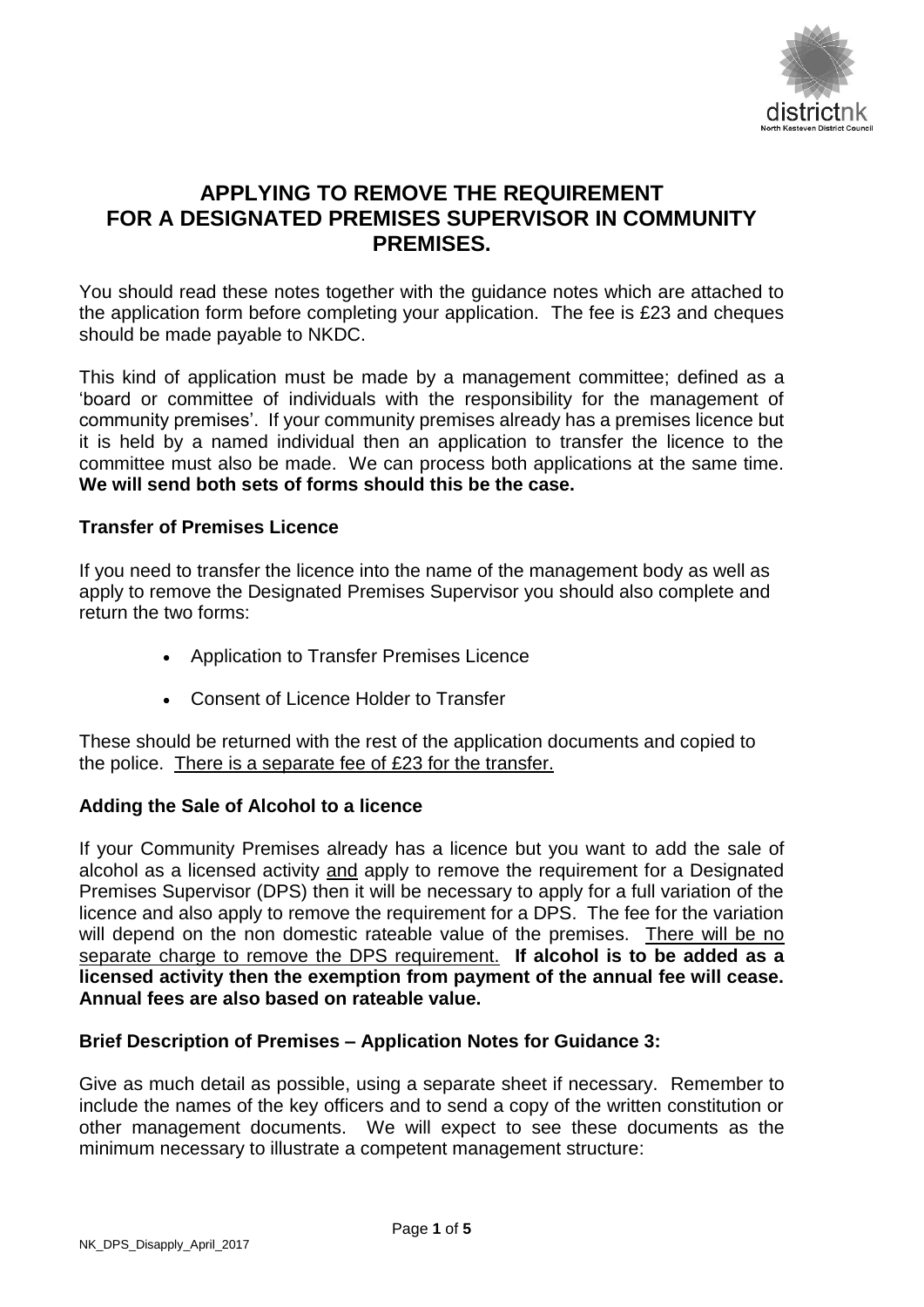- A set of Rules for the management of the premises.
- A standard information sheet for hirers, giving details of emergency contact numbers, closing times etc.

Examples of these documents are available from the Licensing Team and they can be downloaded from the ACRE web site. [\(www.acre.org.uk\)](http://www.acre.org.uk/) \*

## **Supervision of Alcohol Sales – Application Notes for Guidance 4:**

This section of the application is important; the police have a right of objection and they will be looking for evidence in your application to show that the Committee will be capable of managing the sale of alcohol responsibly. Remember to include information about how sales will be managed when the premises are hired out to third parties. We will expect to see these documents as the minimum necessary to illustrate a competent management structure:

- A formal hiring agreement including details of licensed activities
- A formal agreement to use a Temporary Event Notice at the premises
- A formal application for the use of the licensed bar, including acceptance of liability

Examples of these documents are available from the Licensing Team and they can be downloaded from the ACRE web site. [\(www.acre.org.uk\)](http://www.acre.org.uk/) \*

## *(See also the extract from the Governments' Statutory Guidance to Licensing Authorities – reproduced below.)*

*\* By kind permission of ACRE: Action with Communities in Rural England.*

## **Informing the Police – Application Notes for Guidance 6**:

You must send copies of all application documents to:

**Chief Officer of Lincolnshire Police Licensing (Alcohol) Police Headquarters PO Box 999 Lincoln LN5 7PH**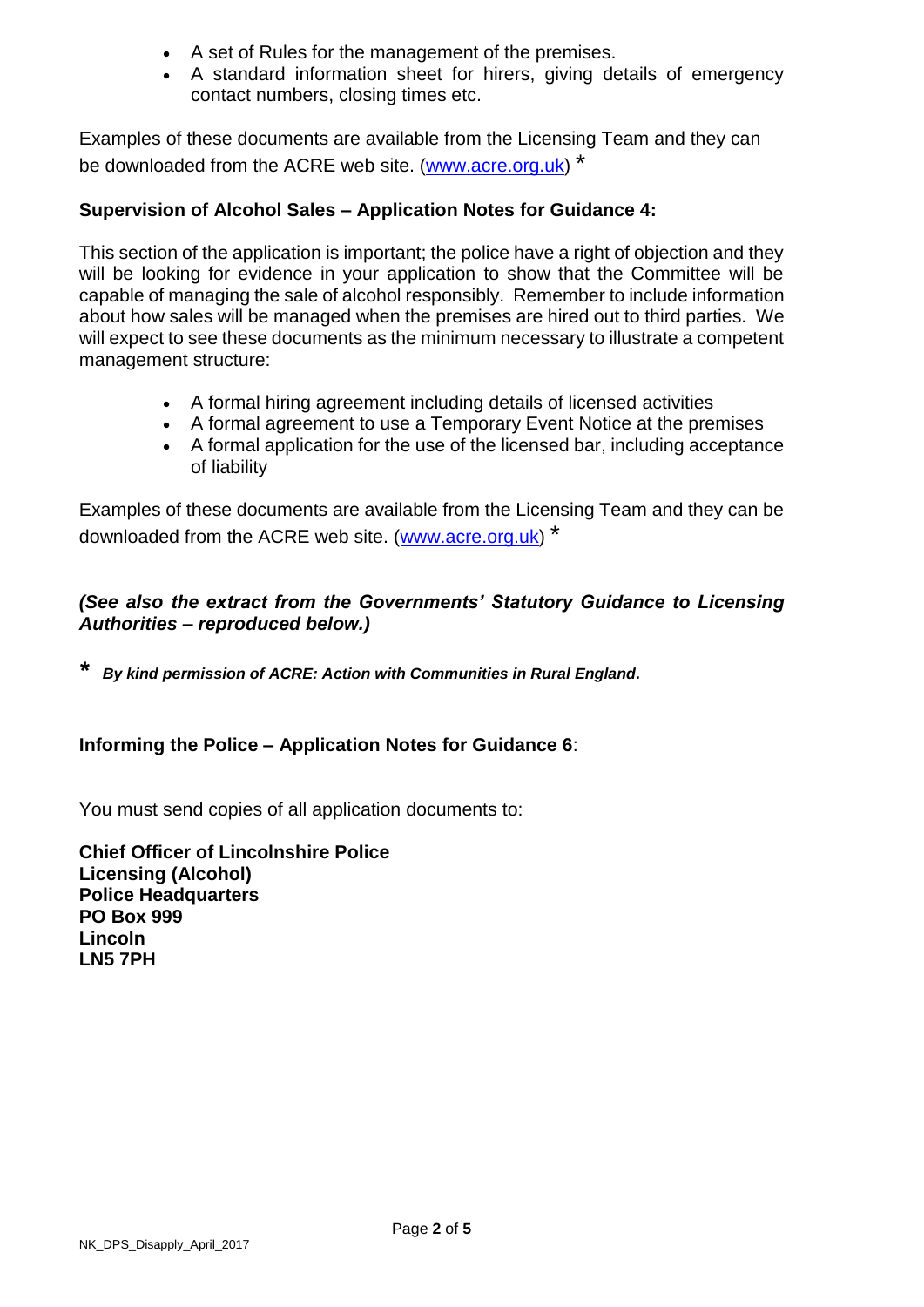## *CONTACT US*

IF YOU HAVE UNANSWERED QUESTIONS ABOUT MINOR VARIATIONS PLEASE CONTACT US BY:

Visiting the Council's website [www.n-kesteven.gov.uk](http://www.n-kesteven.gov.uk/) or telephone the Licensing Team on 01529 414155 or e-mail [licensingteam@n-kesteven.gov.uk.](mailto:licensingteam@n-kesteven.gov.uk) Alternatively you can also make an appointment with an officer of the Licensing team.

The Licensing Team North Kesteven District Council District Council Offices Kesteven Street Sleaford **Lincolnshire** NG34 7EF

**PLEASE NOTE THAT THE INFORMATION CONTAINED IN THIS GUIDANCE DOCUMENT IS THE LICENSING AUTHORITY'S UNDERSTANDING OF THE CURRENT LEGISLATION. APPLICANTS ARE STRONGLY ADVISED TO SEEK ADVICE FROM A QUALIFIED PROFESSIONAL**

**\_\_\_\_\_\_\_\_\_\_\_\_\_\_\_\_\_\_\_\_\_\_\_\_\_\_\_\_\_\_\_\_\_\_\_\_\_\_\_\_\_\_\_\_\_\_\_\_\_\_\_\_\_\_\_\_\_\_\_\_\_\_\_\_\_\_\_\_**

#### **Extract from Home office Statutory Guidance to Licensing Authorities. (Issued under S182 Licensing Act 2003: April 2017)**

#### **Management of the premises**

- 4.61 Sections 25A(1) and 41D(1) and (2) of the 2003 Act allow applications by community premises to apply the alternative licence condition rather than the usual mandatory conditions in sections 19(2) and 19(3) of the 2003 Act only where the applicant for the licence is the management committee of the premises in question. In addition, sections 25A(6) and 41D(5) require the licensing authority to be satisfied that the arrangements for the management of the premises by the committee or board are sufficient to ensure the adequate supervision of the supply of alcohol on the premises.
- 4.62 The reference to a "committee or board of individuals" is intended to cover any formally constituted, transparent and accountable management committee or structure. Such a committee should have the capacity to provide sufficient oversight of the premises to minimise any risk to the licensing objectives that could arise from allowing the responsibility for supervising the sale of alcohol to be transferred from a DPS and personal licence holder or holders. This could include management committees, executive committees and boards of trustees. *(NKDC note: - The application form requires the applicants to provide the names of the management committee's key officers e.g. the Chair, Secretary, Treasurer).*
- 4.63 The application form requires applicants to set out how the premises is managed, its committee structure and how the supervision of alcohol sales is to be ensured in different situations (e.g. when the hall is hired to private parties) and how responsibility for this is to be determined in individual cases and discussed within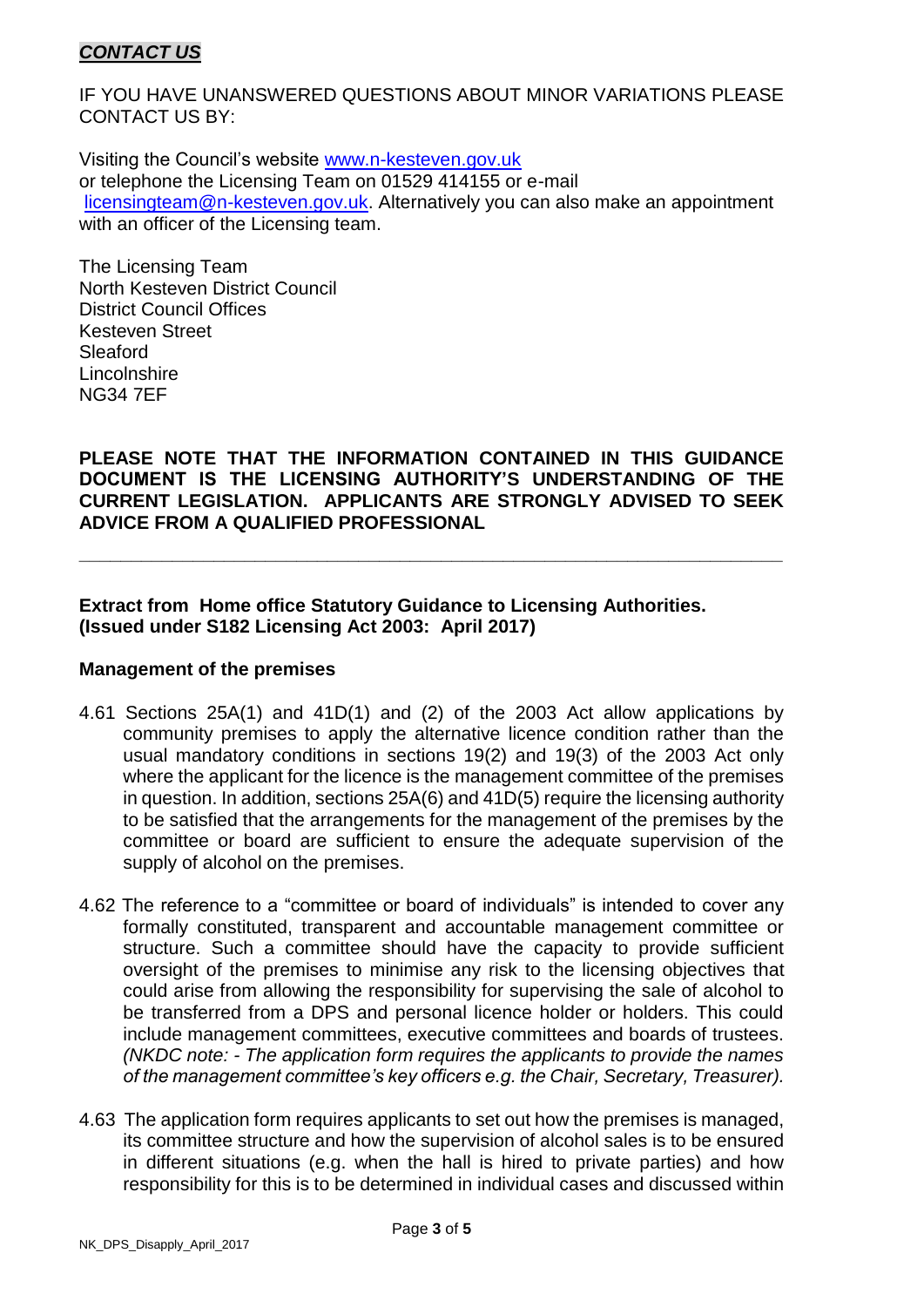the committee procedure in the event of any issues arising. The application form requires that the community premises submit copies of any constitution or other management documents with their applications and that they provide the names of their key officers. Where the management arrangements are less clear, licensing authorities may wish to ask for further details to confirm that the management board or committee is properly constituted and accountable before taking a decision on whether to grant the application (subject to the views of the police). Community premises may wish to check with the licensing authority before making an application. The management committee is strongly encouraged to notify the licensing authority if there are key changes in the committee's composition and to submit a copy to the chief officer of police. A failure to do so may form the basis of an application to review the premises licence, or be taken into account as part of the consideration of such an application.

- 4.64 As the premise licence holder, the management committee will collectively be responsible for ensuring compliance with licence conditions and the law (and may remain liable to prosecution for one of the offences in the 2003 Act) although there would not necessarily be any individual member always present at the premises. While overall responsibility will lie with the management committee, where the premises are hired out the hirer may be clearly identified as having responsibility for matters falling within his or her control (e.g. under the contract for hire offered by the licence holder), much in the same way that the event organiser may be responsible for an event held under a Temporary Event Notice. **Where hirers are provided with a written summary of their responsibilities under the 2003 Act in relation to the sale of alcohol, the management committee is likely to be treated as having taken adequate steps to avoid liability to prosecution if a licensing offence is committed**.
- 4.65 As indicated above, sections 25A(6) and 41D(5) of the 2003 Act require the licensing authority to consider whether the arrangements for the management of the premises by the committee are sufficient to ensure adequate supervision of the supply of alcohol on the premises. Where private hire for events which include the sale of alcohol is permitted by the licence, it would be necessary to have an effective hiring agreement. **Licensing authorities may wish to consider model hiring agreements that have been made available by organisations such as ACRE and Community Matters. Such model agreements can be revised to cater for the circumstances surrounding each hire arrangement; for example to state that the hirer is aware of the licensing objectives and offences in the 2003 Act and will ensure that it will take all appropriate steps to ensure that no offences are committed during the period of the hire.**

#### **Police views**

4.66 In exceptional circumstances, the chief officer of police for the area in which the community premises is situated can object to a request for inclusion of the alternative licence condition on the grounds of crime and disorder, and any responsible authority or other person can seek reinstatement of the mandatory conditions through a review of the licence (as provided in section 52A of the 2003 Act). The police will want to consider any history of incidents at an establishment in light of the actual or proposed management arrangements, including the use of appropriate hire agreements. If the chief officer of police issues a notice seeking the refusal of the application to include the alternative licence condition,